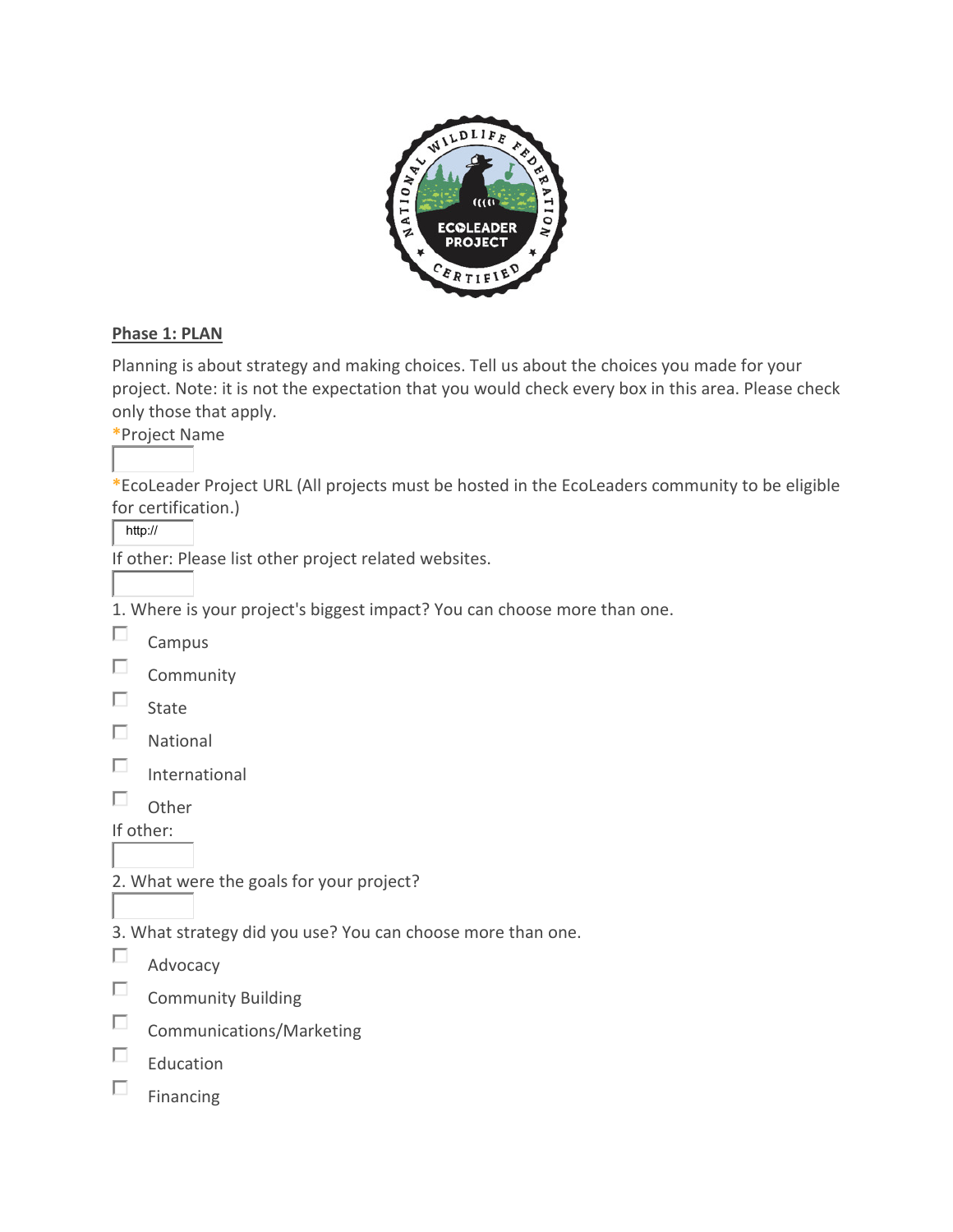|           | Investment        |
|-----------|-------------------|
|           | <b>Operations</b> |
|           | Policy            |
|           | Research          |
|           | Other             |
| If other: |                   |
|           |                   |

### **Phase II: DO**

L

1. Did you accomplish the goals you set for this project? Please explain.

| . |
|---|
|   |

### 0/1000

2. Choose your impact measurement from the drop down menu and provide details in the box provided (such as specific numbers or results).



4. What was challenging about your project and how did you respond?

| 200000000                                                 |
|-----------------------------------------------------------|
| man ma<br><b><i>Programme</i></b><br>a a shekara<br>----- |
|                                                           |

## 0/1000

5. Which groups were involved in this project? Students, faculty, staff or community groups?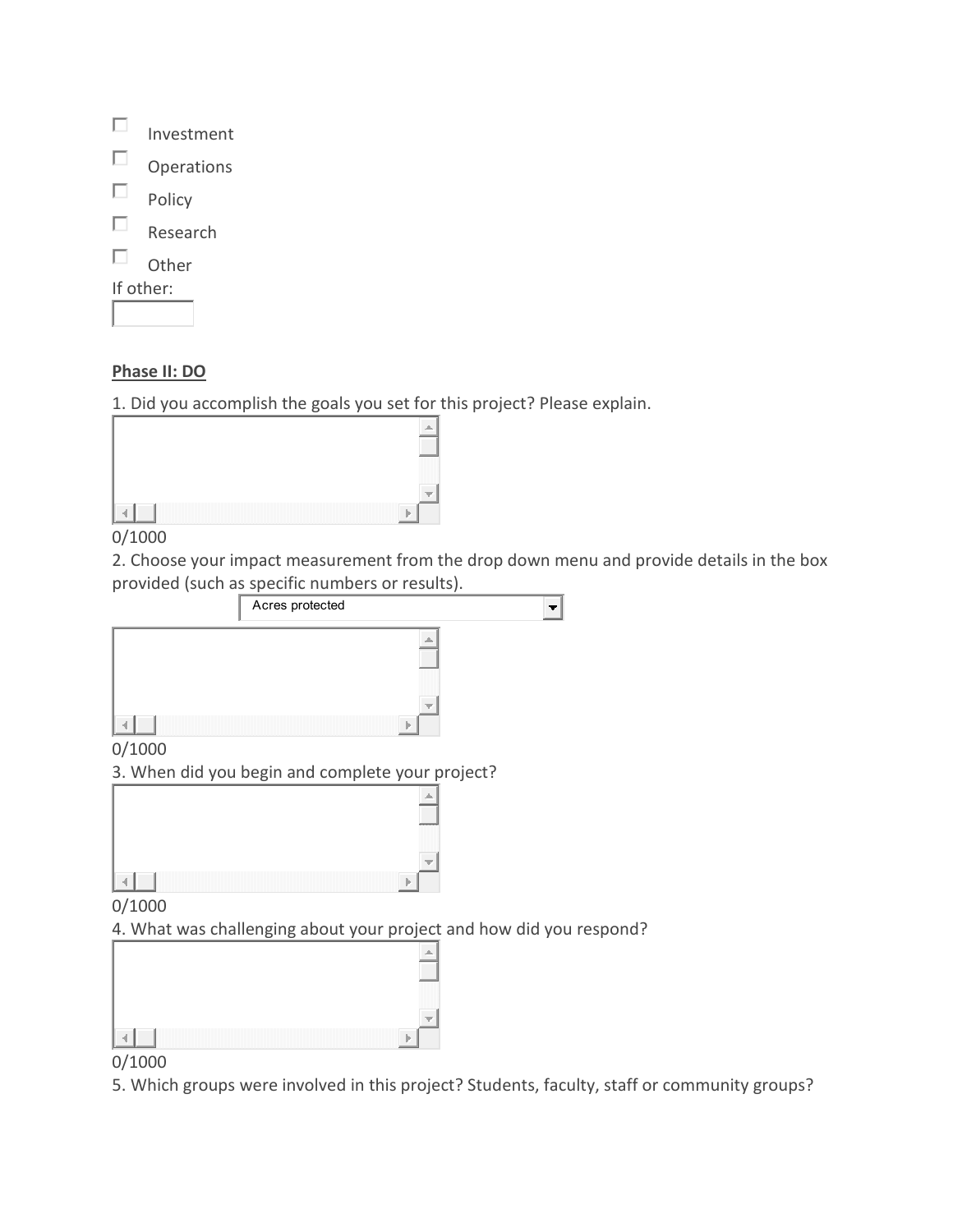| $\overline{\phantom{1}}$<br>mm m |
|----------------------------------|
|                                  |

0/1000

6. Was your project funded? If so, how?

|  | m m |
|--|-----|
|  | __  |
|  |     |
|  |     |

# 0/1000

6. How did you communicate about this project and educate the broader campus and/or community?

|  | mmmm<br>mmmm<br>m mark<br>mmmm<br>mmmm |
|--|----------------------------------------|
|  | <b><i>REPORT FOR THE</i></b>           |
|  |                                        |

0/1000

# **Phase III: REVIEW**

Part of being an EcoLeader is learning how to design, implement and evaluate projects. Use this space to tell us how you evaluated your project and what your plans are moving forward. 1. How have you evaluated your project?

|  | Group reflection |
|--|------------------|
|--|------------------|

- П Individual reflection
- $\Box$ User survey
- $\square$  Scientific assessment
- $\Box$ Statistical analysis and review
- $\Box$ **Other**

# If other, please describe:



## 0/500

2. What did you do after your reviewed your project?